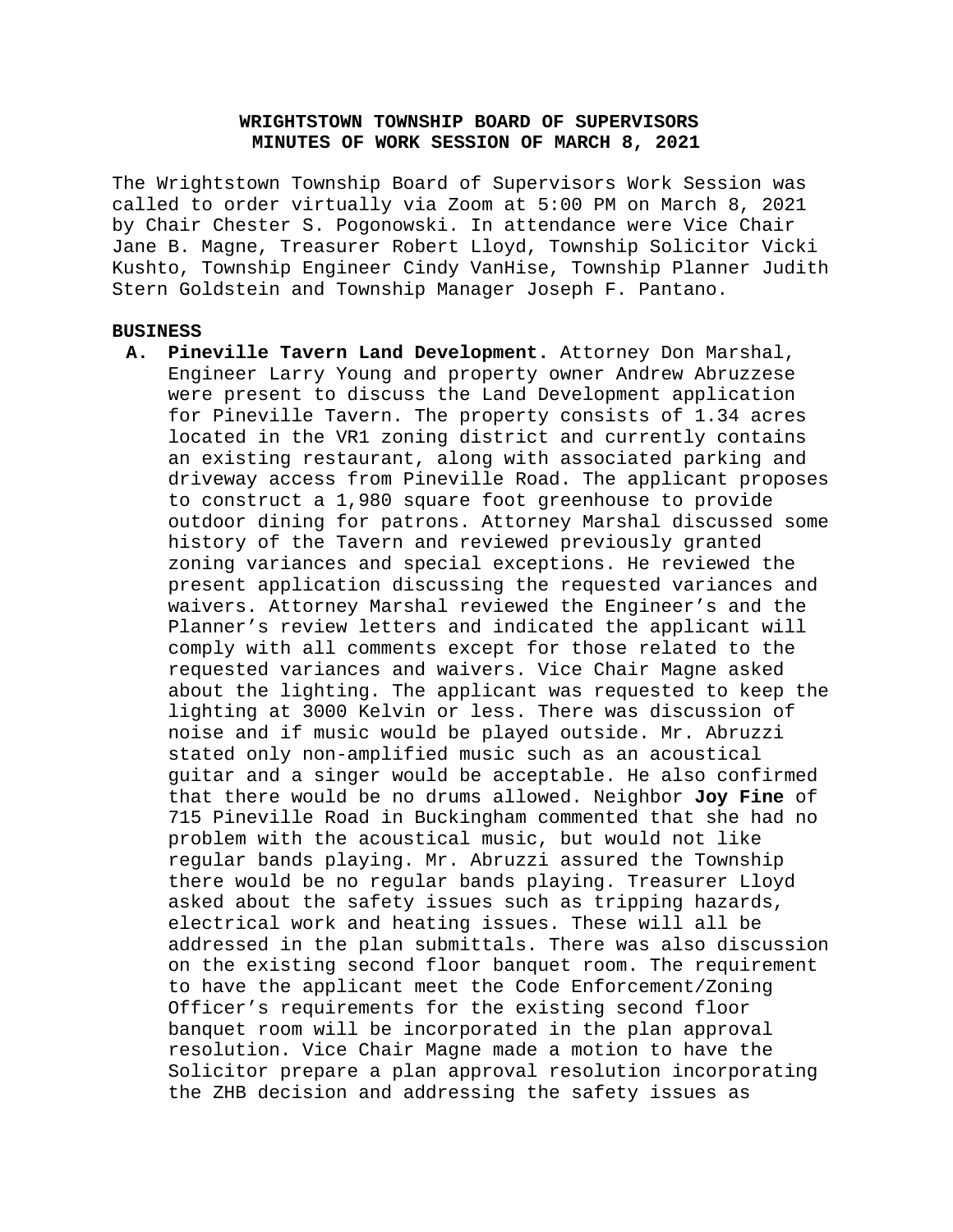discussed. The motion was seconded by Treasurer Lloyd and approved unanimously.

- **B. Wrightstown Country Store Concept Plan.** Eric Kretschman, owner of the Wrightstown Country Store at the corner of Penns Park Road and Route 413, was present to discuss his concept plan for the property. The existing property consist of a building containing two retail uses and an apartment. A separate cottage and a garage are also located on the site. The developer is proposing to convert the two existing retail uses into one store, while keeping the apartment in the rear of the building. He proposes to convert the cottage to retail space selling merchandize such as cut flowers and plants. The garage may be used as a greenhouse in the future. The use of the existing retail stores, as well as maintaining the back apartment unit, would only need building permits to go forward. The change in use for both the cottage and the garage would require conditional use approval. There was discussion on parking and how the change in use would affect parking. The parking requirements will depend on the addition of retail areas and parking revisions. Resident Lynne Bowen commented that parking is a concern, noting that it is already difficult for a vehicle to enter 413 from Penns Park Road at the existing intersection. She requested that this be taken into consideration if changing the parking configuration. The owner will work with the Zoning Officer and his engineers to submit the proper applications and submittals.
- **C. 104 Jane Chapman Drive Deed Restriction Relief.** Property owners Claire and Arjun Saxena, Engineer Jasen Smeland and pool contractor Bruno Morganheira were present to discuss their request for relief from the deed restricted impervious surface allowance on the property. The impervious surface allowance through the deed restriction is 12,000 square feet. The applicant wishes to install a pool, pool house, patio area and garage. The additional impervious surface would bring the coverage up to 14,300 square feet, over 19% what is allowed. Mr. Smeland discussed the stormwater runoff design which would handle the additional impervious surface runoff. Vice Chair Magne asked what was their hardship that should be considered in granting the relief. The response was they simply wanted to make use of the property to have a pool installed. There was much discussion on the type of stormwater control and previously granted relief for similar properties. There was discussion on reducing the square footage of the improvements. The owner is willing to eliminate the garage